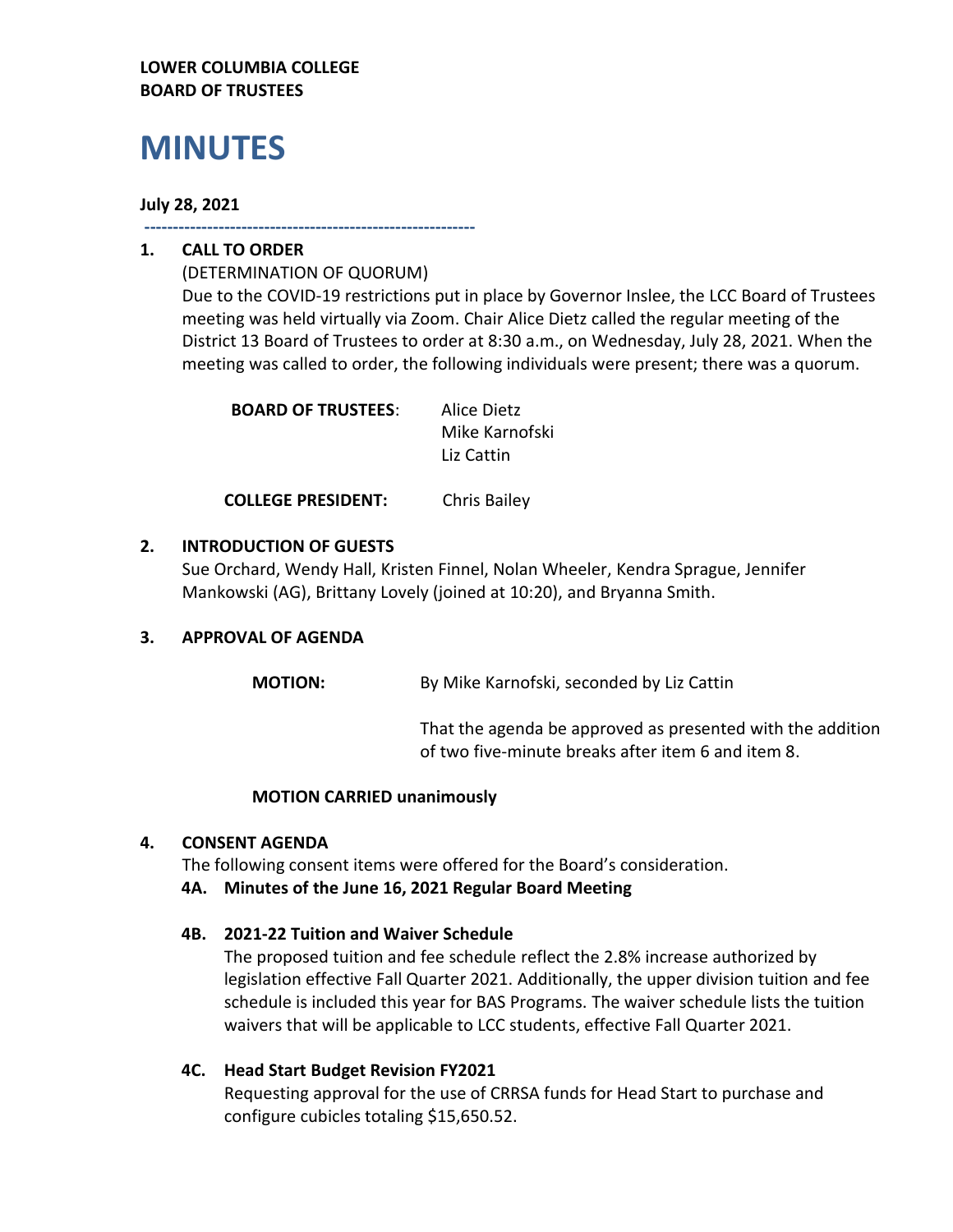**MOTION:** By Mike Karnofski, seconded by Liz Cattin,

That the consent agenda be approved as presented.

#### **MOTION CARRIED unanimously.**

#### **5. PUBLIC HEARING**

## *Item 5A, B and C:*

Rule-making hearing on proposed (1) repeal of WAC 132M-113 Access to Student Records and WAC 132M-160 Admission, Registration, Graduation, published at WSR 21-12-053, (2) repeal WAC 132M-104-010 Rule on Regular Meeting for Board of Trustees; published at WSR 21-12-054, and (3) amendment to WAC 132M-108-020, Brief Adjudicative Procedure; published at WSR 21-12-054.

**Chair Dietz opened the public hearing at 8:37 and asked if any written comments have been received.** Bryanna Smith stated that no written comments have been received**.** 

*Background: WAC 132M-113 Access to Student Records and WAC 132M-160 Admission, Registration, Graduation should be repealed as they are not required to be in WAC and are duplicative of college polices, State Board for Community and Technical College rules, and Federal Laws. WAC 132M-104-010 Rule on Regular Meeting for Board of Trustees is not required to be in WAC and is duplicative of the Open Public Meetings Act. WAC 132M-108- 020, Brief Adjudicative Procedure needs minor grammatical and formatting corrections.*

This is the date for the public hearing on:

- 1. The repeal of WAC 132M-113 Access to Student Records and WAC 132M-160 Admission, registration, Graduation proposed and published in Washington State Register #21-12-053;
- 2. The repeal WAC 132M-104-010 Rule on Regular Meeting for Board of Trustees proposed and published in Washington State Register #21-12-054; and
- 3. The amendment to WAC 132M-108-020, Brief Adjudicative Procedure proposed and published in Washington State Register #21-12-054.

**MOTION:** By Mike Karnofski, seconded by Liz Cattin,

That the Board repeal of WAC 132M-113 Access to Student Records and WAC 132M-160 Admission, Registration, Graduation, repeal WAC 132M-104-010 Rule on Regular Meeting for Board of Trustees, and amendment to WAC 132M-108-020, Brief Adjudicative Procedure.

#### **MOTION CARRIED unanimously.**

**Chair Dietz closed the public hearing at 8:39 following the motion and vote.**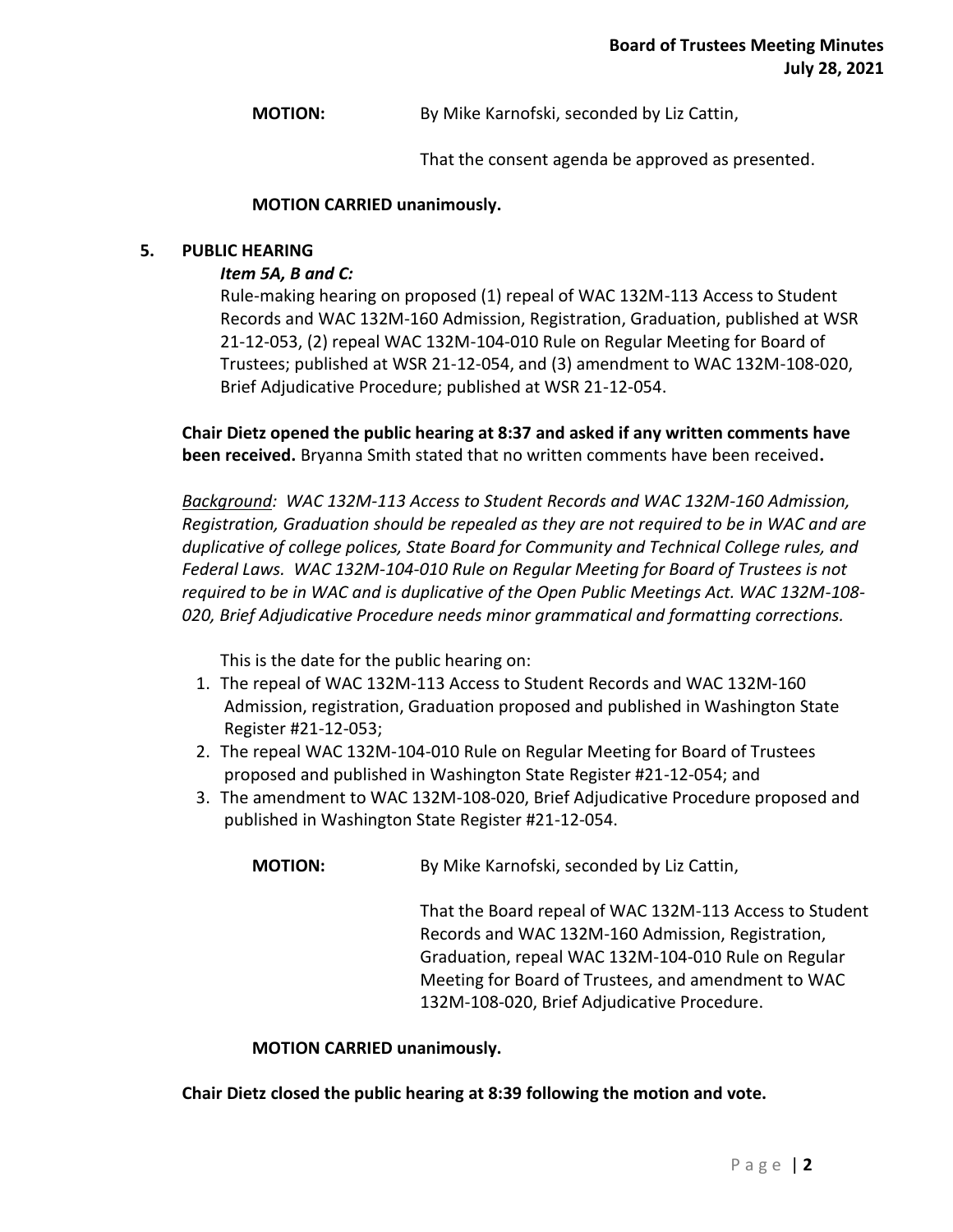# **Board of Trustees Meeting Minutes July 28, 2021**

#### **6. COLLEGE INPUT**

**6A.President's Report –** President Chris Bailey shared that the college is doing well in terms of budget projections. Enrollments continue to fall, even though they were expected to rise post-pandemic. The Executive Leadership Team will participate in a summer workshop next week to discuss the following topics: The Advising Redesign, University Center, Foundation Capital Campaign, Vocational Building Design Planning, Next Capital Project, International Program, Student Housing, New BAS Degree, Equity First Collaboration, and Strategic Planning.

Next, President Bailey asked each vice president to report on their respective areas.

#### Vice President of Instruction, Kristen Finnel

- $\checkmark$  Continue to utilize the WiFi hotspot in the Student Center to provide technology and internet to students
- $\checkmark$  Looking at enrollments and wait lists for fall quarter
- $\checkmark$  The reduction to three feet social distancing has allowed for a higher capacity for in-person classes
- $\checkmark$  Experiencing failed searches in higher levels of employment such as the new faculty for the BAS-OLTM and the open dean position

Vice President of Administrative Services - Nolan Wheeler

- $\checkmark$  Spending a lot of time wrapping up fiscal year end
- $\checkmark$  Library phase two has begun and the project should be completed by November/December
- $\checkmark$  Only one COVID intake this month which turned out to be a negative case
- $\checkmark$  Updated the college safety plan based on the governor's new guidance for higher education
- $\checkmark$  Anticipate some changes regarding mask wearing on campus based on the guidance released by the CDC yesterday
- $\checkmark$  Some athletics teams start practices August 1st

## Vice President of Student Services, Sue Orchard

- $\checkmark$  Opened almost all student services areas starting July 19 to provide in-person services for students and the public
- $\checkmark$  Most efforts are aimed towards gearing up for fall enrollment

## Vice President of Effectiveness and College Relations, Wendy Hall

- $\checkmark$  Lots of communications support is occurring at this time
- $\checkmark$  ctcLink will be offline this Saturday for a major security update that will require action from every ctcLink user by October 1<sup>st</sup>

## Vice President of Foundation, HR & Legal Affairs, Kendra Sprague

- $\checkmark$  The Foundation Board Retreat will be held on campus on Monday
- $\checkmark$  Some foundation board members will be involved in monitoring teams, which have not had community involvement in the past
- $\checkmark$  LCC will participate in the Give More 24 campaign September 23rd
- $\checkmark$  The Horns and Halos event will be virtual again this year
- $\checkmark$  HR is in a hiring frenzy that is progressing very well, but seeing some challenges with applicant pools
- $\checkmark$  HR is conducting verifications of employee vaccinations for those wishing to not wear a mask on campus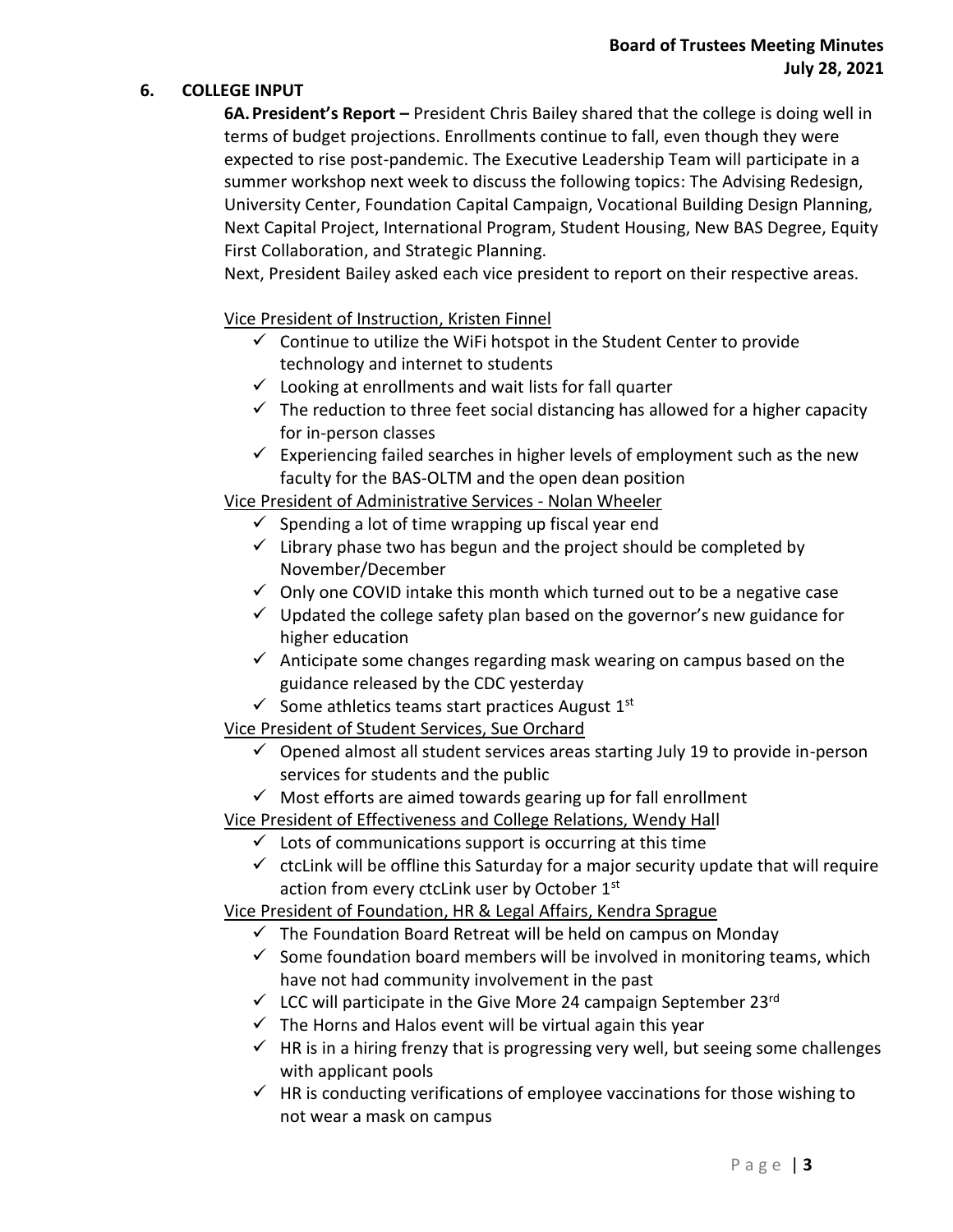## **Board of Trustees Meeting Minutes July 28, 2021**

**6B. LCCFAHE Report** – LCCFAHE Union President Brad Benjamin submitted a written report that was read by President Chris Bailey. The report read as follows. "The LCC faculty made it to summer break, and I hope they are getting some much-needed rest before they gear up for fall term. We are very appreciative of the faculty members who are teaching summer classes and helping our students to attain their educational goals. We hope you are all able to enjoy some much-deserved time off and relaxation this summer. Stay safe and I am looking forward to seeing you all soon. Brad Benjamin, LCCFAHE President."

**6C. Head Start/ECEAP Written Report** – A written report was submitted to the board and no members had any questions.

**6D. Other** – None

## **7. PUBLIC COMMENT –** None

## **8. BOARD BUSINESS/INFORMATION ITEMS**

#### **8A. Board Self-Evaluation**

The board annually conducts a self-evaluation; both individually and collectively. A part of the accreditation standards requires the Board's self-evaluation. The Board took time to reflect on their individual performance as trustees, and completed a selfevaluation instrument. Bryanna will prepare a compiled document based on board members individual responses; then, that information will be provided for accreditation and shared at the next meeting. The evaluation process provides an opportunity for regular monitoring of Board process and performance as described in the Governance Process section of the Board's policy governance document.

#### **8B. Report of Annual Accomplishments**

President Bailey has prepared the annual report of accomplishments. This narrative report is a wrap-up of the data contained in the yearly monitoring reports. This report provides information to assess the performance of the College to expected outcomes or core themes.

President Bailey expressed his pride in the many successes of this year, despite the pandemic and the day-to-day emergencies the college has faced. Some highlights mentioned:

- The library renovation project is near completion
- Capital funding was received for the design of the 55,000 square foot Vocational Building
- LCC has been commended by Guided Pathways coaches
- The first graduation for BAS Teacher Education degree occurred this year
- Hired a second school navigator which is a way to plant an LCC employee in the high school to help students with many enrollment processes and assist with getting students to LCC earlier
- Held a second Summer Bridge Program with 99 students enrolled
- The speech and debate team continue to be one of the top teams in the country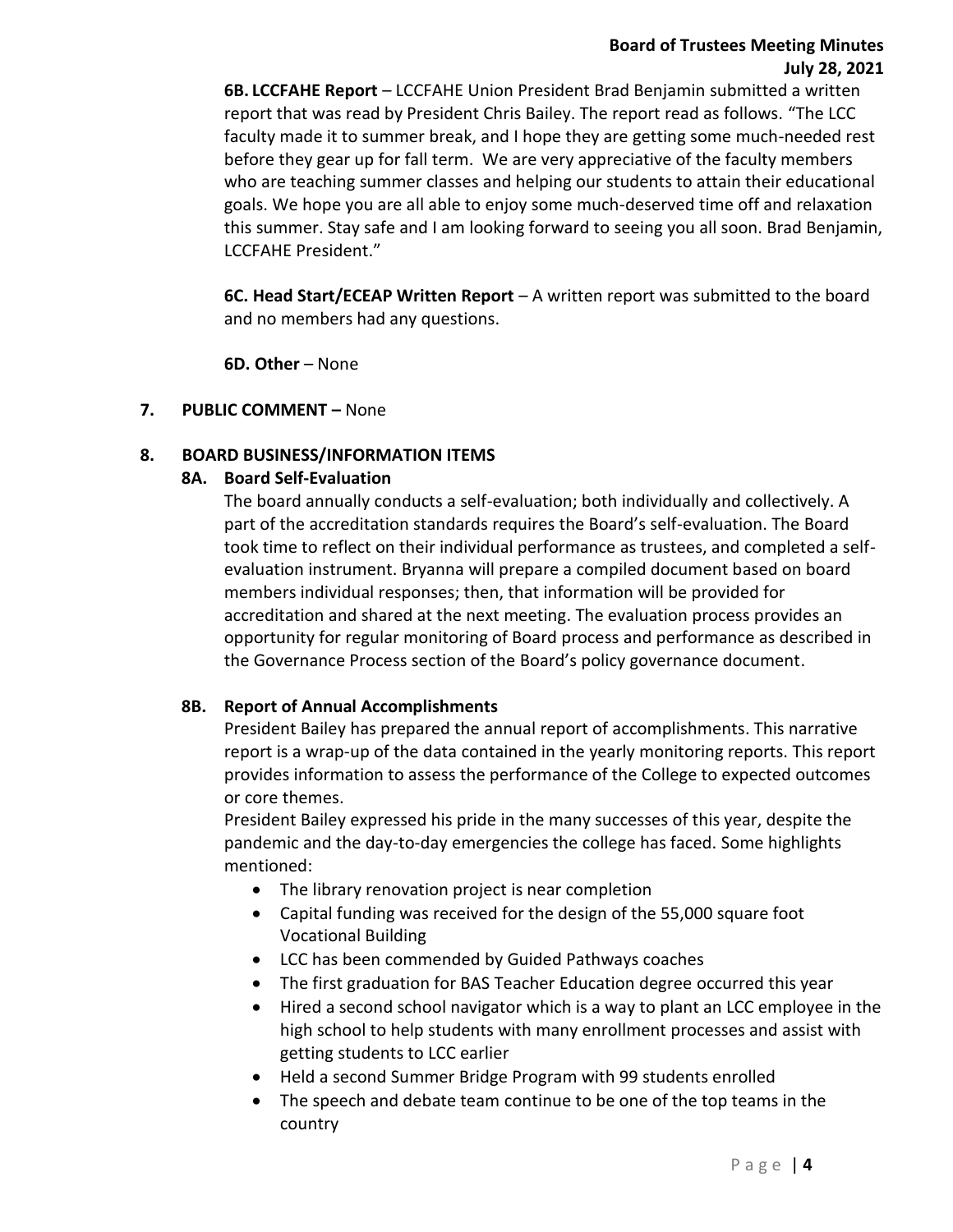- Athletic programs continue to shine with two undefeated teams this year and two student athletes earning national All-American status
- The foundation had a fantastic fundraising year raising around 1.5 million and are working on what could be the largest gift in the history of LCC
- Added to reserves this year despite enrollment issues and budget cuts faced
- Able to negotiate a significant pay raise for faculty within budgetary limitations and convert at least 10 full-time faculty contracts to tenure track positions
- Overcame significant challenges in the international program
- Began some significant effort to close equity gaps with many equity projects planned for the upcoming months

Mike Karnofski commended the leadership team on the success of the year despite the challenges presented by the pandemic situation and inquired about the college relationship with the Cowlitz Tribe. Chris explained that an elder from the tribe will be presenting at the Fall In-Service event and some artwork from the tribe will be included on campus. Liz Cattin mentioned that she is excited to see how the college addresses equity gaps innovatively and effectively.

# **8C. 2020 Financial Report**

Board members were provided an overview of the financial position and activities of Lower Columbia College for the fiscal year ended June 30, 2020 (FY 2020). The board is presented an audited version of financial statements. The audit was opinion free. Mike Karnofski, who participated in audit exit conference meetings, commented on how complimentary the auditors were of the college following through with the audit this year and having no findings.

# **8D. Internal Revenue Service Audit Report**

Board members were provided final details regarding the Internal Revenue Service Audit. A lot of information was requested from payroll and HR from the IRS and the finding was Lower Columbia College properly paid all taxes.

# **9. SETTING DIRECTION/VISION**

# **9A. KPI Dashboard**

Board members were provided the year-end summary of the College's key performance indicators, also known as Core Indicators of Effectiveness (LCC Dashboard). This document provides an opportunity to look at current KPIs as well as a starting point to planning for next year. The document is a summary of the five monitoring reports that have been provided over the last academic year and assists with the board evaluation process. There are three categories in the report; met stretch goal, met target and fell short of the target. 49% of KPIs met stretch goal, 43% met mission fulfillment, and 8% fell short of target. Wendy provided a summery of the areas that fell below mission fulfillment and mentioned that this structure is very useful for pointing out things that need to be addressed moving forward.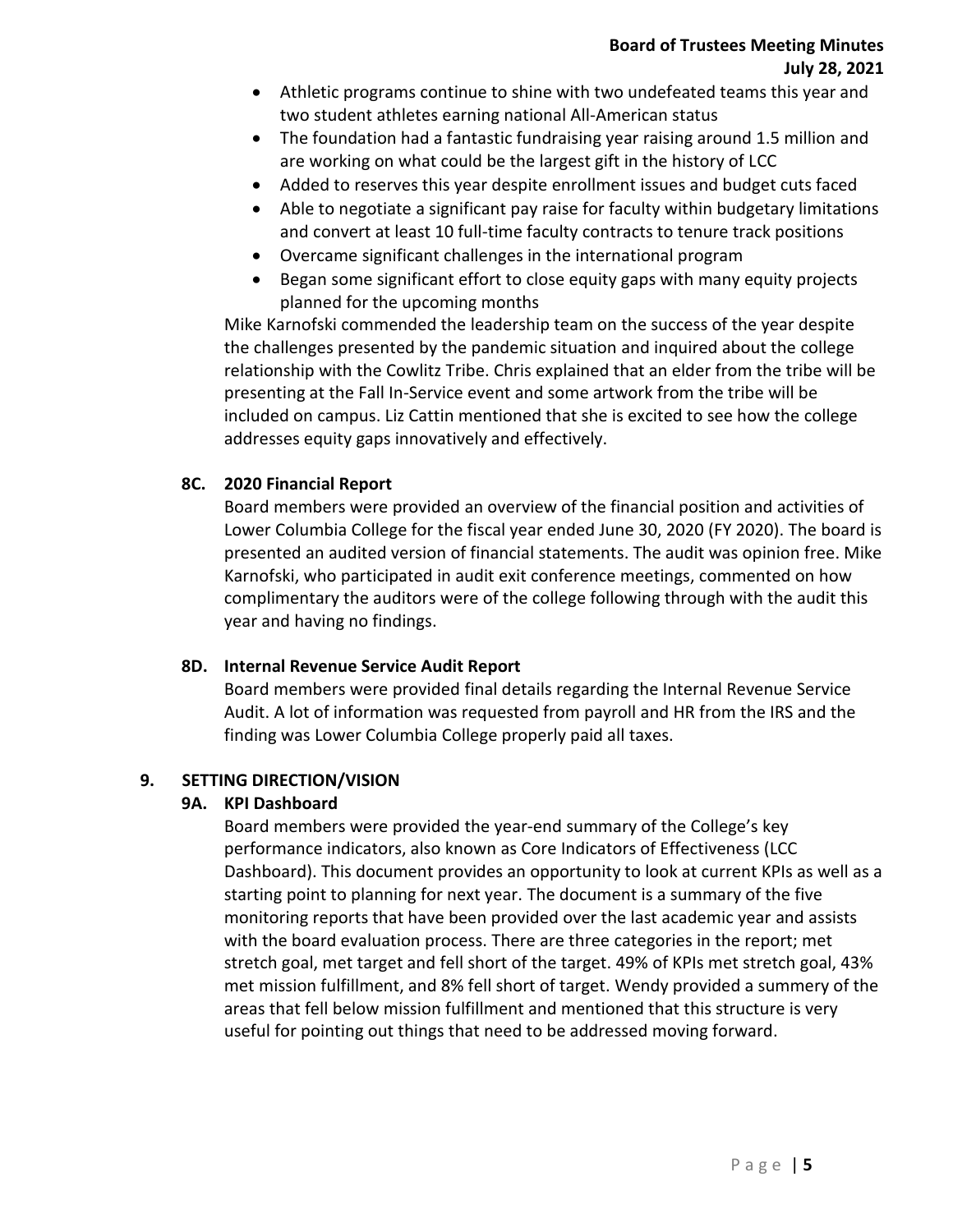## **9B. 2021-22 Strategic Plan**

The Strategic Plan incorporates the strategic initiatives, the annual priorities and the KPIs. In addition, categories have been added to help illustrate the connectivity between different planning processes that occur throughout the college. President Bailey mentioned that it is time to put more focus on the long-term strategic plan. As the pandemic hopefully comes to an end, the model around enrollment management will look different than it did before. Wendy mentioned that the college updates the strategic plan annually. One thing that changes significantly every year is the list of annual priorities which are developed based on input from monitoring review teams. The teams extensively review the data and conduct a SWOT analysis on the data. They also participate in operational planning with President Bailey. The five monitoring teams total to about 140 individuals. It is a very inclusive process that involves faculty, staff, students and now community members. It will be critical to incorporate diversity in the next long-term strategic planning process. President Bailey mentioned that the involvement in the monitoring process has improved campus climate.

**MOTION:** By Mike Karnofski, seconded by Liz Cattin,

To adopt the 2021-22 Strategic Plan.

## **MOTION CARRIED unanimously.**

## **9C. Strategic Visioning**

Provides an opportunity to discuss strategic visioning and direction of the college for next year, as well as in years to come.

# **Guided Pathways**

- An integrative way for institutions to transform how students are served
- Four pillars of Guided Pathways: Create clear curricular pathways to employment and further education, help students choose and enter their pathway, help students stay on their path, and ensure that learning is happening with intentional outcomes
- Equity is at the core of Guided Pathways
- The onboarding experience has been redesigned for students
- Intervening and redirecting students is key to the process
- A collaborative approach across all entities for students during their educational journey
- The college success course and an exploratory course are part of the process
- All students must complete a college level math an English course within the first year, as a part of Guided Pathways
- Converted to a block schedule to help ensure that students can complete a two-year degree in two years
- Used funding to conduct a research project on web navigation

# **Shared Athletics Facilities**

- There are six sports teams at Lower Columbia College
- Lost the ability to use state funding for athletic facilities a few years back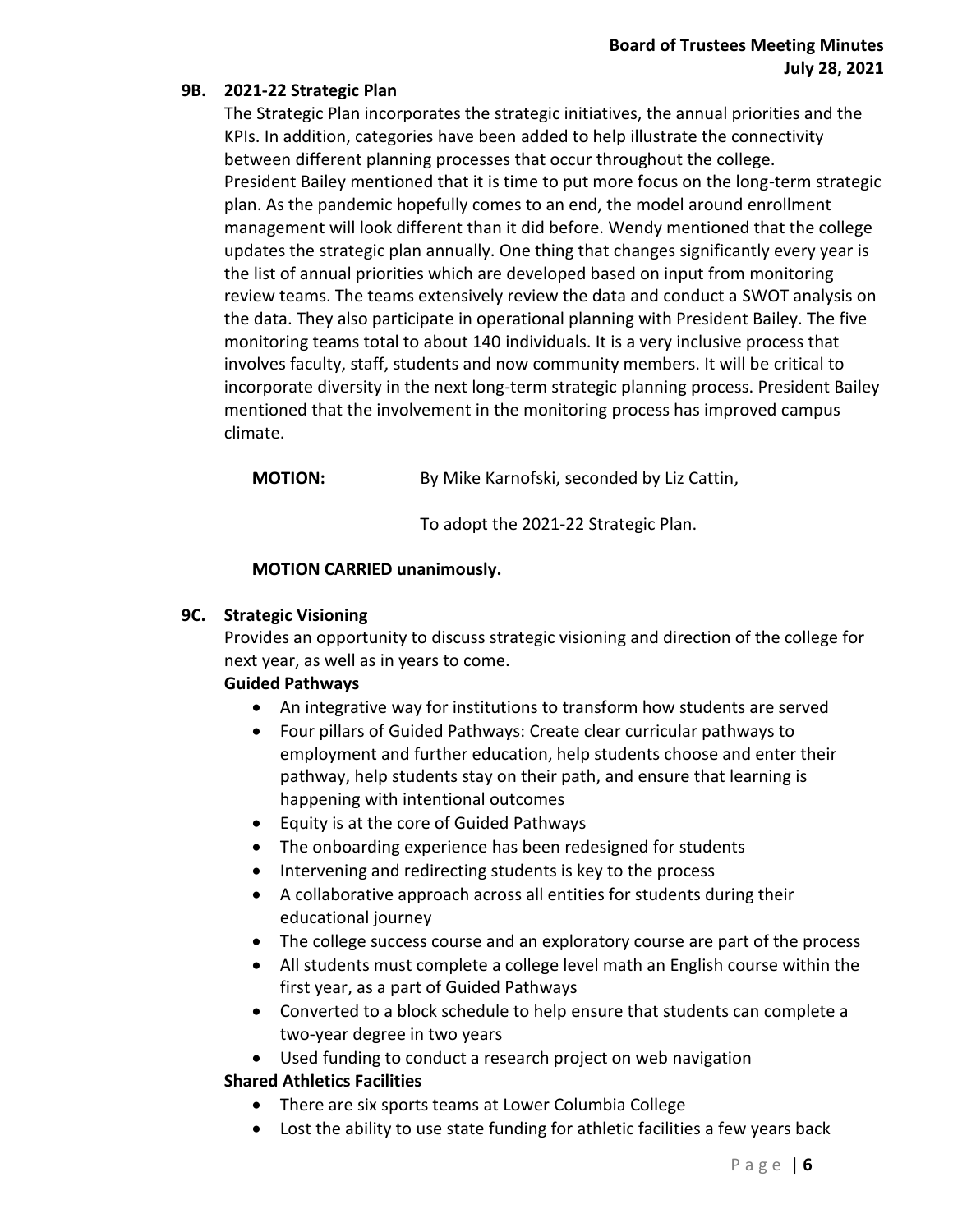- The baseball grandstands need remodeled and LCC does not own the soccer or softball fields
- Looking at a foundation fundraising opportunity to support these needs
- Board member Mike Karnofski is assisting with exploring opportunities
- Story Field may need to be converted to a multi-purpose field
- **10. EXECUTIVE SESSION** At 11:22 a.m., Chair Dietz called for the Board to go into executive session pursuant to RCW 42.30.110(1)(g) to review the performance of a public employee. The executive session will last for 30 minutes. No final action will be taken during this executive session. At 11:53 a.m. Chair Dietz publicly announced a ten-minute extension, until 12:03 p.m.
- **11. ADJOURN EXECUTIVE SESSION** Chair Dietz adjourned the executive session and re-opened the public meeting at 12:03 p.m. Chair Dietz commended President Bailey for the perseverance he has displayed in the pandemic environment. Mike Karnofski and Liz Cattin commented on the collaborative leadership team. Mike also commended President Bailey for his positive representation among the public.

## **12. ACTION AS A RESULT OF EXECUTIVE SESSION**

**MOTION:** By Liz Cattin, seconded by Mike Karnofski,

That this addendum to Christopher C. Bailey's employment contract extends the appointment of September 1, 2011 through midnight August 31, 2024. The annual salary shall be, two hundred twenty-eight thousand, two hundred seventy-one dollars (\$228, 271), effective September 1, 2021, with economic openers for future salary and benefit adjustments.

## **MOTION CARRIED unanimously.**

- **13. GOOD OF THE ORDER** Mike Karnofski shared that the KLOG radio station mentioned an LCC connection with the Olympics and that the LCC soccer team got a lot of positive recognition in the Daily News.
- **14. ADJOURNMENT** With no further business, Chair Dietz called for a motion to adjourn the meeting at 12:09 p.m.

**MOTION:** By Mike Karnofski, seconded by Liz Cattin,

That the meeting be adjourned.

**MOTION CARRIED unanimously.**